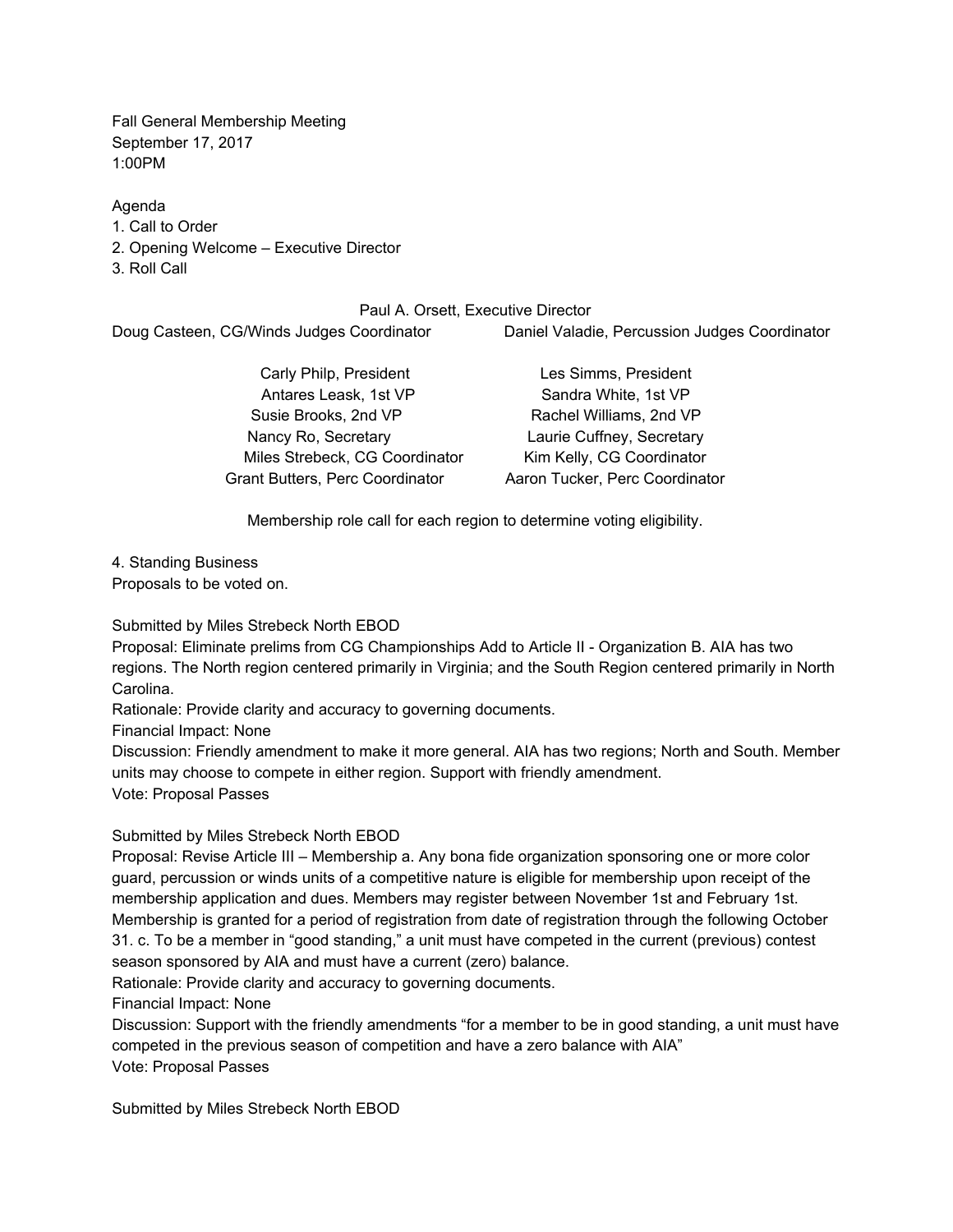Proposal: Revise Article IV - Meetings (full text provided to EBOD to be distributed)

A. Move voting section from Officers to meetings and rephrase.

B. Add AIA will hold two meetings open to all member organizations: a caucus meeting to be held in the month of June and a general meeting to be held in the month of September.

C. The Caucus meeting serves for organizations to bring up points of change they wish to see in AIA. Each proposal will be presented by the member organization who submitted the proposal, or their appointee, in person. Following the presentation, discussion will commence solely focused on the proposal at hand. Each proposal will be withdrawn, tabled until the September meeting, or voted on. The person presenting may request their proposal be withdrawn at any time. Approved proposals will be noted and presented at the September meeting for voting by the PVB of that election.

Rationale: Provide clarity and accuracy to governing documents.

Financial Impact: None

Discussion: Support. Documents what we already do.

Vote: Proposal Passes

Submitted by Miles Strebeck North EBOD

Proposal: Rephrase Article V - Officers, D. Elections. 2. Regional PVB Each regional PVB will elect its region's EBOD.

Rationale: Provide clarity and accuracy to governing documents.

Financial Impact: None

Discussion: Support. Documents what we already do.

Vote: Proposal Passes

Submitted by Miles Strebeck North EBOD

Proposal: Add to Article V - Officers, E. Voting, 5. Contested election The candidate receiving a simple majority of votes.

Rationale: Provide clarity and accuracy to governing documents.

Financial Impact: None

Discussion: Change from majority to simple majority. Support.

Vote: Proposal Passes

Submitted by Miles Strebeck North EBOD

Proposal: Add to Article V - Officers, F. Removal of Officers, 3. Emergency The ED will determine emergency voting procedures. If the ED is removed, the presidents of each region will coordinate an emergency vote.

Rationale: Provides provisions for an emergency election.

Financial Impact: None

Discussion: Clarity. Support.

Vote: Proposal Passes

Submitted by Miles Strebeck North EBOD

Proposal: Revise Article VII. A. 10. Must attend...

Must attend all Caucus (June) and General (September) AIA meetings during term (with exceptions for extenuating circumstances), and actively participate in AIA contests including circuit championships. Rationale: Not all board members are available to attend every meeting; provision provides for exceptions.

Financial Impact: None

Discussion: Support. This is what we currently do.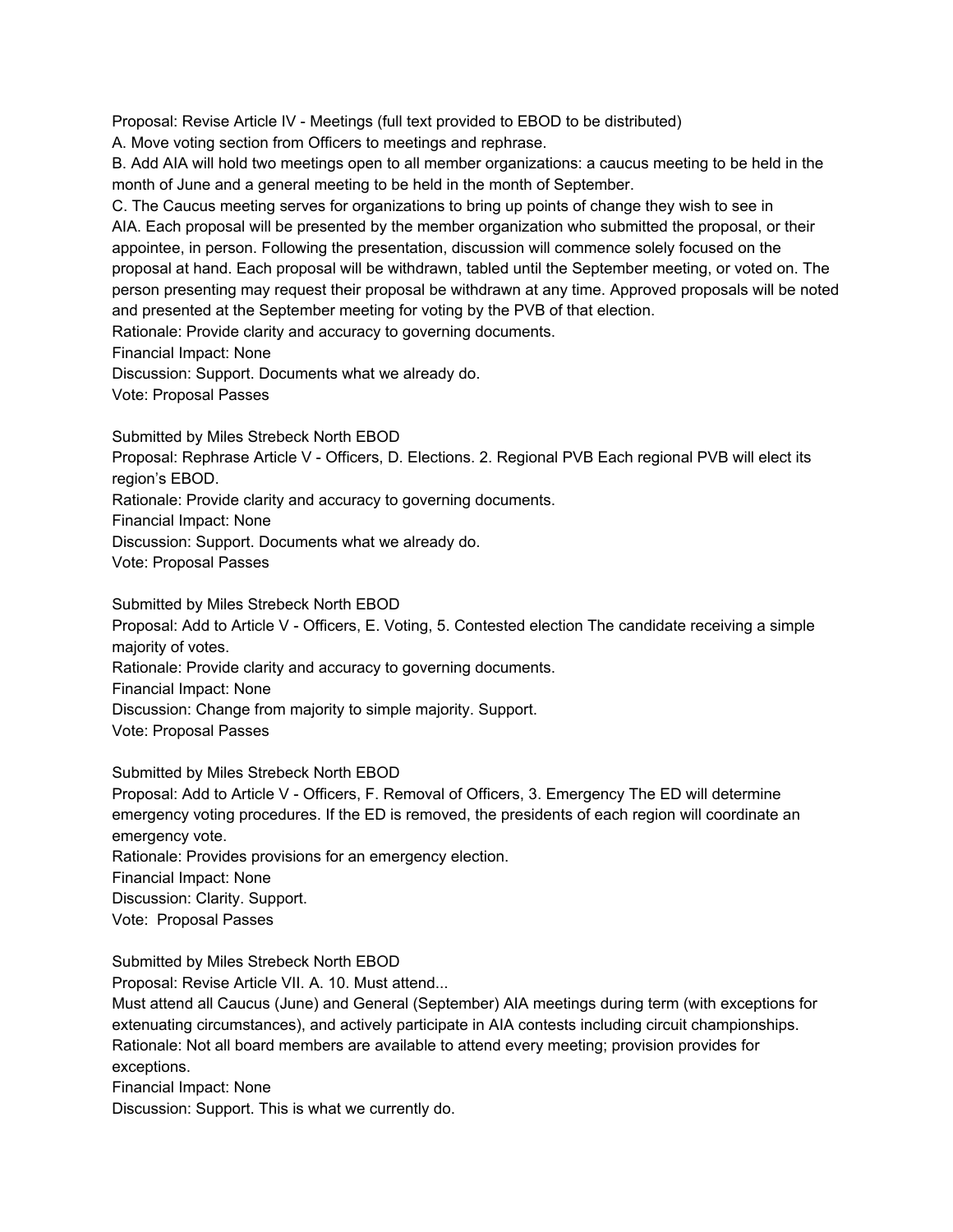Vote: Proposal Passes

Submitted by Miles Strebeck North EBOD Proposal: Add to Article VII. A. 11. Must attend... Must attend online EBOD meetings which take place on designated evenings during the season (January-April) (with exceptions for extenuating circumstances). Rationale: Not all board members are available to attend every meeting; provision provides for exceptions. Financial Impact: None Discussion: Support. This is what we currently do. Vote: Proposal Passes

Submitted by Miles Strebeck North EBOD

Proposal: Strike Article VII. A. 14. The resumes of each EBOD member will be posted on the AIA website. Rationale: This provision has not been followed in the past, and is no longer relevant as North and South regional EBODs should be familiar to their members.

Financial Impact: None

Discussion: Support.

Vote: Proposal Passes

Submitted by Miles Strebeck North EBOD

Proposal: Amend Article VII. A. ED. 8. C. Coordinate design of additional AIA items for sale to all entities familiar with the organization

Rationale: We do not expect the ED to do the actual design, just coordination of design.

Financial Impact: None

Discussion: Support. This is what we currently do.

Vote: Proposal Passes

Submitted by Miles Strebeck North EBOD

Proposal: Add new By-law

Upon the dissolution of this organization, assets shall be distributed for one or more exempt purposes within the meaning of Section 501(c)(3) of the Internal Revenue Code, or corresponding section of any future federal tax code, and shall be distributed to the ED for the sole purpose of scholarship in the marching arts activity.

Rationale: This provides for a dissolution of assets should the organization cease to exist. Open to revising where money goes.

Financial Impact: None

Discussion: Support. We need to have this information of in our by-laws.

Vote: Proposal Passes

## Submitted by Miles Strebeck North EBOD

Proposal: Add Rule and Regulation to Section 2. All performing members must wear protective footwear at a show site except when entering, on, and exiting the performance area and warm-up areas. Any unit not doing so will be subject to a verbal warning. Upon repeated or egregious violations, an organization may be no longer considered in good standing subject to the enforcement of its region's EBOD.

Rationale: Show hosts and AIA need liability coverage. Performers must protect themselves before and after performing.

Financial Impact: None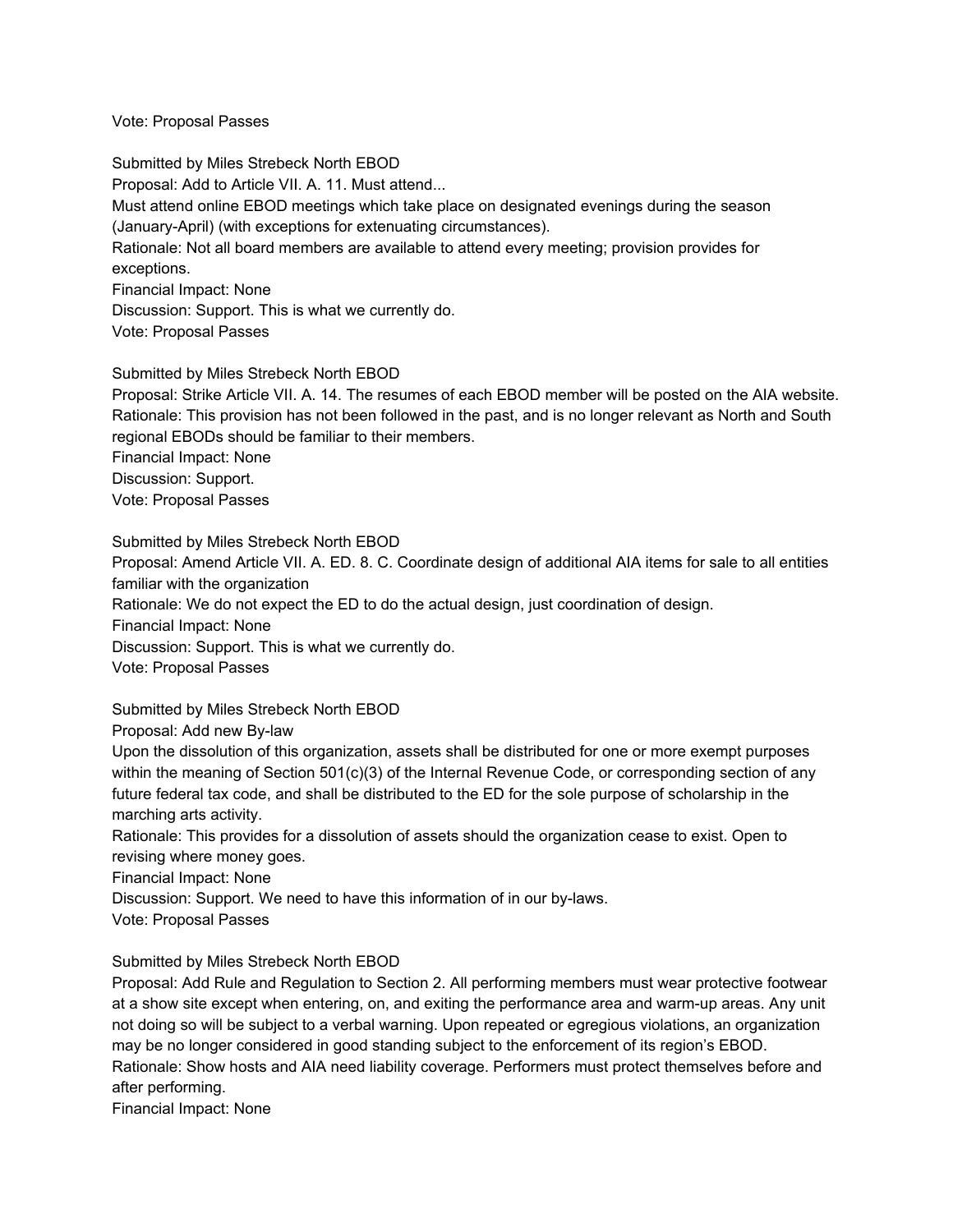Discussion: Friendly amendment of "in good standing" and an organization may be penalized subject to the discretion of the EBOD. Vote: Proposal Passes

Submitted by Miles Strebeck North EBOD Proposal: Clarify Rules and Regulations 1.2. To be eligible for membership, organizations must submit an application annually. Any member organization that submits its application after January 1st will be assessed a \$50 late fee. Any registration submitted after February 1st will not be accepted; however, the unit may register for AIA sanctioned contests as a non-member. Rationale: Brings rules and regulations in line with By-Laws Financial Impact: None Discussion: Support. Clarity. Vote: Proposal Passes

Submitted by Miles Strebeck North EBOD

Proposal: Add to Rules and Regulations 1.0. Insurance · All Independent Units must provide proof of insurance, both General Liability and Accidental Medical. This must be postmarked or sent electronically to the AIA Color Guard or Percussion Coordinator (for Percussion/Winds) for its region on or before January 15. Units will not be allowed to perform without this on file. General Liability: Each Independent unit must provide proof of \$1,000,000 general liability coverage per organization. This coverage protects your unit, instructors, directors, and officers against claims of bodily injury liability, property damage liability, and the litigation costs to defend against such claims. Further information can be obtained on the WGI website (www.wgi.org). · Accidental Medical: Each Independent unit must provide proof of \$10,000 accident medical coverage per organization. This covers all injuries (instructors and performers) at all activities sponsored and supervised by the unit (rehearsals and performances) as well as travel as a group and travel individually from member's home. Further information can be obtained on the WGI website (www.wgi.org).

Rationale: Follows WGI lead on requiring independent units to obtain insurance. Documentation will be coordinated by CG/Percussion Coordinator.

Financial Impact: None

Discussion: Supported with friendly amendment "add AIA as an additional insured" Vote: Proposal Passes

Submitted by Miles Strebeck North EBOD

Proposal: Revise Rules and Regulations 2.3 The contest entry fee for member units and non-member units to an AIA-sanction contests will be determined annually by the Governance Board and posted on the website.

Rationale: Current Regulation is outdated already (price was \$70 for 2017). This new regulation will provide flexibility

for future years, and instructs that amount must be clearly visible.

Financial Impact: None

Discussion: Support

Vote: Proposal Passes

Submitted by Miles Strebeck (Oakton HS)

Proposal: Strike Article VII. A. 5. Must have previous experience working with or on a Board of Directors with the ability to cultivate existing board member relationships.

Rationale: This provision is vague, discourages participation, and has not been required for past officers.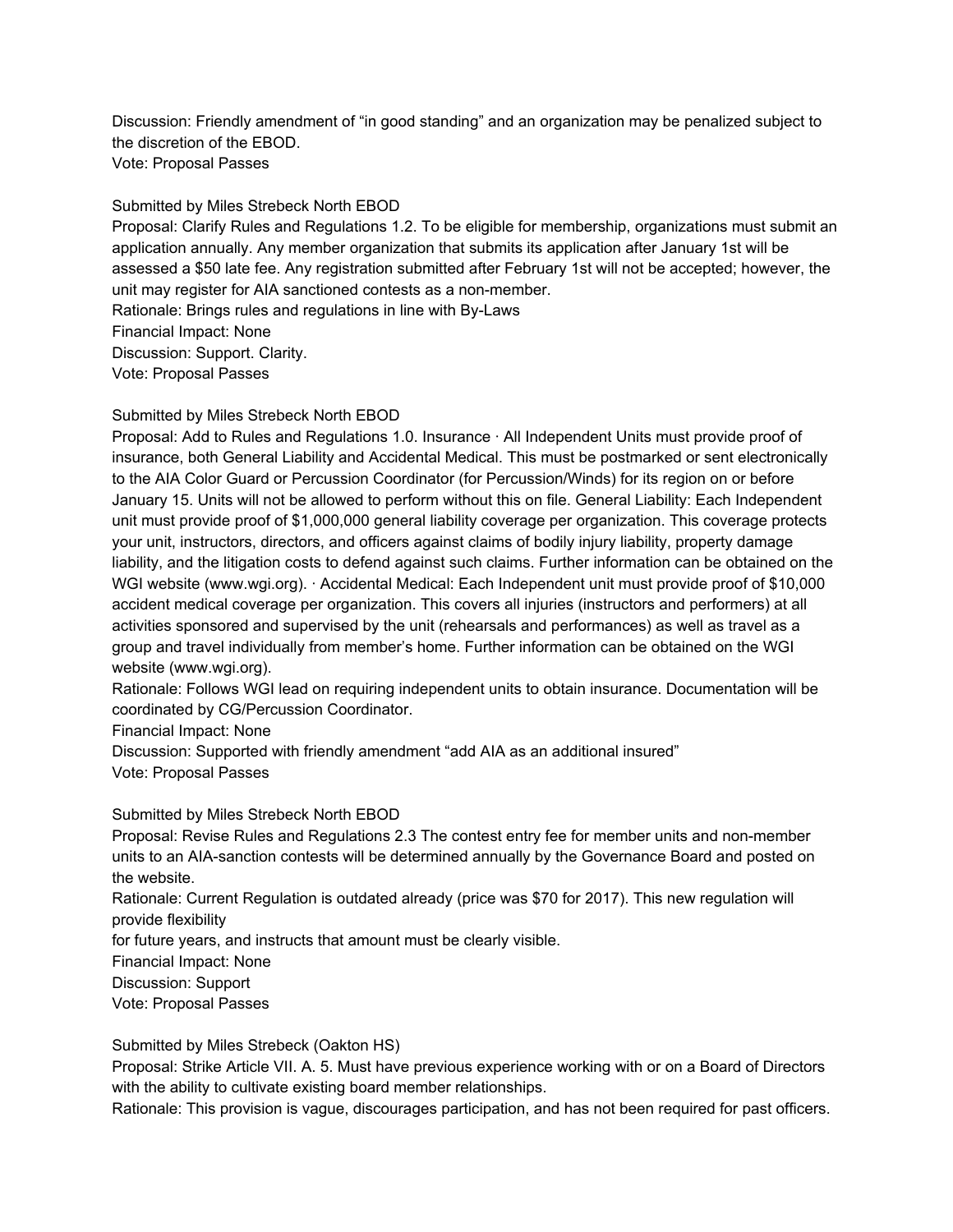Financial Impact: None Discussion: Support

Vote: Proposal Passes

## Submitted by Miles Strebeck (Oakton HS)

Proposal: Revise Rules and Regulations 3.1 Scholastic Classes: All members of any color guard, percussion, or winds ensemble competing in any scholastic class must be approved for participation by the principal of the sponsoring school, pursuant to WGI policy. Each color guard or percussion ensemble shall submit either a signed copy of their WGI eligibility form or a signed letter from their principal listing all approved participants of that school's color guard or percussion ensemble. The letter must be received prior to a unit's first competitive AIA performance. Units may combine students from multiple schools within their district provided the unit competes under the name of a single school and the letter(s) are signed by both principals and an appropriate authority from the school district, similar to WGI policy. School units may not combine names or use any other name except for the name of the school district. For example, if Mountain East HS and Mountain West HS combine, they must choose one of those names or the name of the Mountain School District. They would not be allowed to compete as Mountain HS, as legally that does not exist. Additionally, add to By-Laws, Article VII, F. Coordinators Collect, review, document, and follow up for scholastic eligibility letters. Rationale: Adopts and codifies WGI policy on scholastic eligibility.

Financial Impact: None

Discussion: EBOD does not support, redundant, WGI policy, already stated in our bylaws, Best practice Vote: Proposal does NOT pass

Submitted by Miles Strebeck (Oakton HS)

Proposal: Amend Rules and Regulations 2.1 The competition season will begin no earlier than the weekend following January 1 and extend no later than April 30 Rationale: Due to a quirk in 2018 calendar, AIA may need to hold Percussion Championships on April 14. Pushing the competitive season close to April 30 allows for more flexibility to hold Championships at a time most convenient for our organizations. Financial Impact: None Discussion: Support Vote: Proposal Passes

Submitted by Miles Strebeck (Oakton HS) Proposal: Replace Rules and Regulations 4.4. Performance order at championships will be determined by the regional EBOD Rationale: Rewards success during competition season. Allows for better comparison of units at championships. Financial Impact: None, although additional time needed for scheduling. Discussion: Friendly amendment to change champs draw to regional issue. Vote: Proposal Passes

Submitted by Grant Butters (South County HS)

Proposal: Percussion units competing in WGI will compete in the same class at AIA contests. Rationale: WGI percussion has clearly stated the difference in classes is based on skill sets, not scores. A unit doing basic skills should not be competing against units performing intermediate skills. Financial Impact: None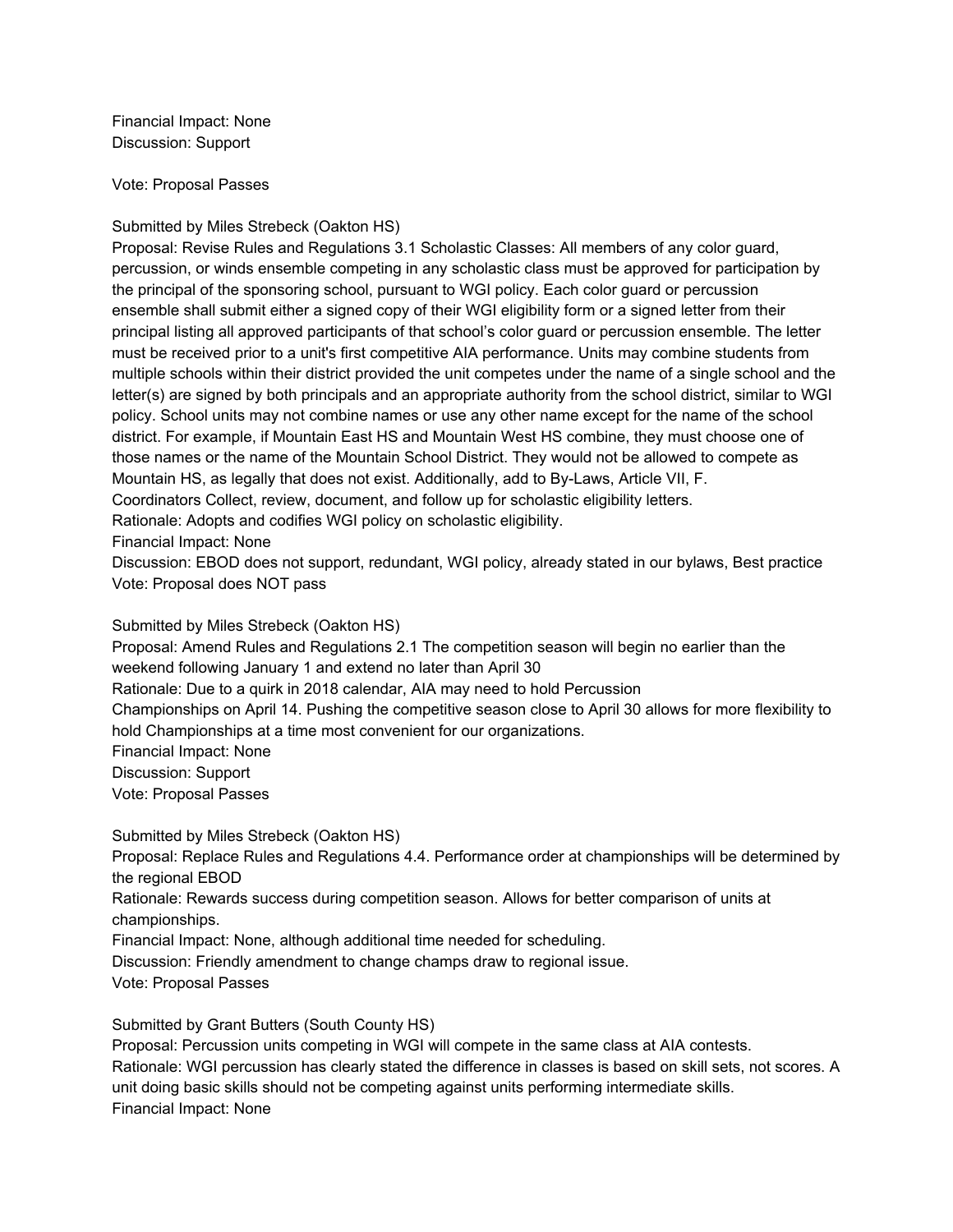Discussion: Friendly amendment to add exception for regional A classes. Vote: Proposal Passes

Submitted by Grant Butters (South County HS)

Proposal: All venues must have 70'x100' performance area. (60x90 performance space with a 5' safety zone around the perimeter) The announcers table cannot be inside safety zone and should not be in the middle of the spectator seating.

Rationale: This is in the WGI rule book for safety reasons. AIA should not discourage groups from getting full sized tarps in preparation for Dayton by allowing local shows to have performance areas that are too small. The announcers table causes a traffic jam between units setting up and spectators trying to get to their seats. When it is in the stands it takes up some of the best seats in the house. The announcers table should be located off to the side or in the backside bleachers.

Financial Impact: None

Discussion: We do not have enough venues available to enforce this rule. If we already follow the WGI rules then we don't need this to be added to the by-laws. We need to do a better job of making sure that percussion gets assigned to venues that can accommodate these groups. Vote: Proposal does NOT pass

Submitted by Ruth Corder and Nancy Ro (Contest Coordinators)

Proposal: For all divisions -- To eliminate the timestamp process for unit placement for regular season scheduling and incorporate the use of the randomization tool in CompetitionSuite.

Rationale: Due to the increased capabilities of CompetitionSuite, it would be reasonable and wise to continue to expand our use of this tool to streamline the registration and scheduling processes. CS includes a tool that can be used to randomize the contest participants that are registered as of the closing date of that contest. This option is internal to the system and is a simple "push of a button". Non-member units will manually be moved to perform first in that division. If a unit registers after the closing date, they will be added manually to perform after any non-member units that may be registered.

Financial Impact: None

Vote: Proposal Passes

Submitted by Ruth Corder and Nancy Ro (Contest Coordinators)

Proposal: All divisions -- The maximum number of units at a contest site should be changed to 50. Rationale: With the current cap of performance units at 60 units, the contest days run very late and often times do not allow for the availability of critique for all participating units. Capping at 50 units would allow for less stressful contest environments and increased focus on the potential for instructor-judge interaction/information sharing.

Financial Impact: None

Discussion: Proposal does NOT pass

Submitted by Miles Strebeck

Proposal: Color Guard reclassification: A. Revise 5.0 to the following, striking first clause of first sentence and striking second sentence:

5.0 If the judging panel determines that a color guard unit is to be moved into a higher class, it will be considered a reclassification.

B. Revise 5.2 to the following to eliminate promotion language and awarding of medals:

5.2 Units that are reclassified to a higher class during the regular season will be recognized on the day of the reclassification during the awards ceremony, or at next available opportunity.

C. Add to Rules and Regulation regarding a petition to reclassify down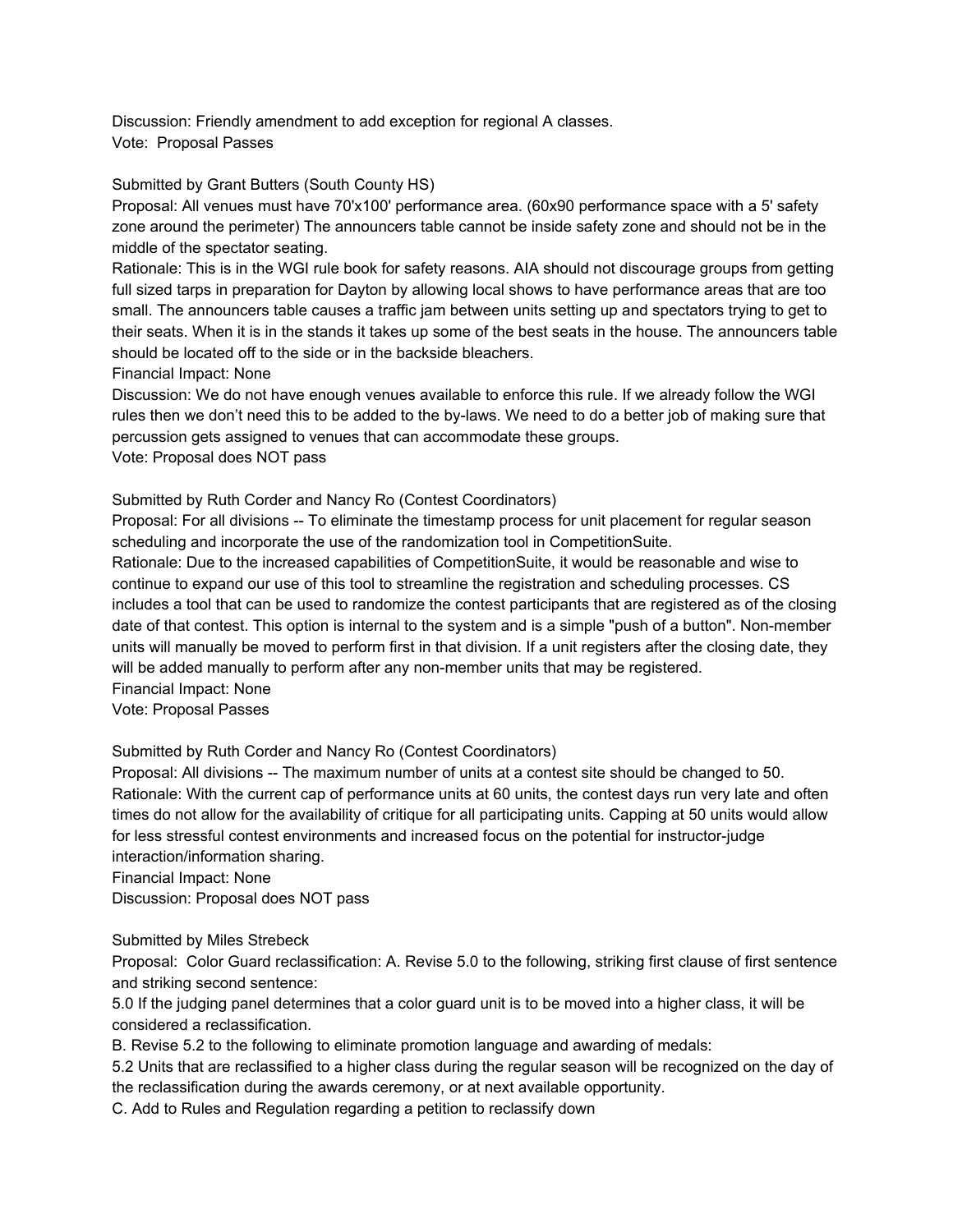5.4 Should a director find his/her unit is in a higher classification than appropriate for his/her group, the director may request reassignment to a lower classification. The decision will be at the discretion of its region's EBOD.

D. Revise 5.1 to reflect actual practice of AIA reclassification by adding clause about competitive parity. 5.1. A review process for reclassification will be utilized if a unit receives a raw score (without implementation of penalties) that requires its promotion, three or more scoring captions are within promotion range OR the chief judge believe a unit may be ready for a higher classification. A panel critique including all the judges and EBOD members present will be conducted at that contest exclusive to that unit. Although the conversation will be centered on whether the given unit needs to be in a higher class, the ultimate power of decision lies solely with the EBOD and the Color Guard Judges Coordinator. Rationale: Eliminate promotion medals and clarify reclassification procedures Financial Impact: None

Vote: Proposal Passes

## Submitted by Miles Strebeck

Proposal: Color Guard class descriptions: Scholastic Regional A2 - adjudicated on the WGI Scholastic Regional A Sheets. This is the most beginning level of competition in the AIA circuit. Winter Guards entering this class of competition are the "youngest" or least experienced guards both in terms of individual training, design and instruction. These programs are in their first few years of winter guard participation in terms of both instructor and performer. Programs should focus on ACHIEVEMENT of INTRODUCTORY skills in movement and equipment. We do not anticipate groups should stay in this class for more than a few years as groups and instructors mature. Groups with the ability for high production value (digital floors, large props, etc) are not appropriate for this class. Soundtracks allow for performers to easily understand and follow a music structure. Equipment releases should max out at doubles.

Scholastic Regional A1 - adjudicated on the WGI Scholastic Regional A Sheets. This class is for the more experienced performer, designer and instructors of the two regional A classes in AIA. Units in this class are composed of beginning level performers and content is developed to allow the performer to MASTER BASIC SKILLS. The goal of this class is uniform ACHIEVEMENT from all performers, designers and instructors. Groups in this class are (re)building. Equipment releases should max out at triples; attempting higher releases is not appropriate for this class.

Independent Regional A - adjudicated on the WGI Independent Regional A Sheets. This class is focused on teaching and achieving MASTERY of BASIC SKILLS. Groups in this classification may be middle or high school students for which scholastic classifications are not practical. College-age students are discouraged from competing in this class. Equipment releases should max out at triples; attempting higher releases is not appropriate for this class.

A3 Class - adjudicated on WGI Scholastic A Sheets ("national" level). Units whose program includes a low to intermediate level of basic equipment and body handling. These groups exhibit achievement of basic skills and are exploring intermediate skills and longer phrases. Soundtracks are still straightforward, but begin to show more variety. These units are the newest to the A Class and would typically be competitive at local AIA events, and do not attend or are not generally competitive at WGI events. These groups may be transitioning from Regional A programming to A programming. Programs in this classification may also be restricted by resources, but find creative ways to achieve general effect and program success.

A2 Class - adjudicated on WGI Scholastic A Sheets. Units with programs that include an intermediate through high level of basic equipment and body handling. These units may attend WGI Regionals, but do not attend WGI World Championships with a competitive intention. These groups are teaching beginning and some intermediate skills. Exploration of more sophisticated soundtracks is appropriate in this class